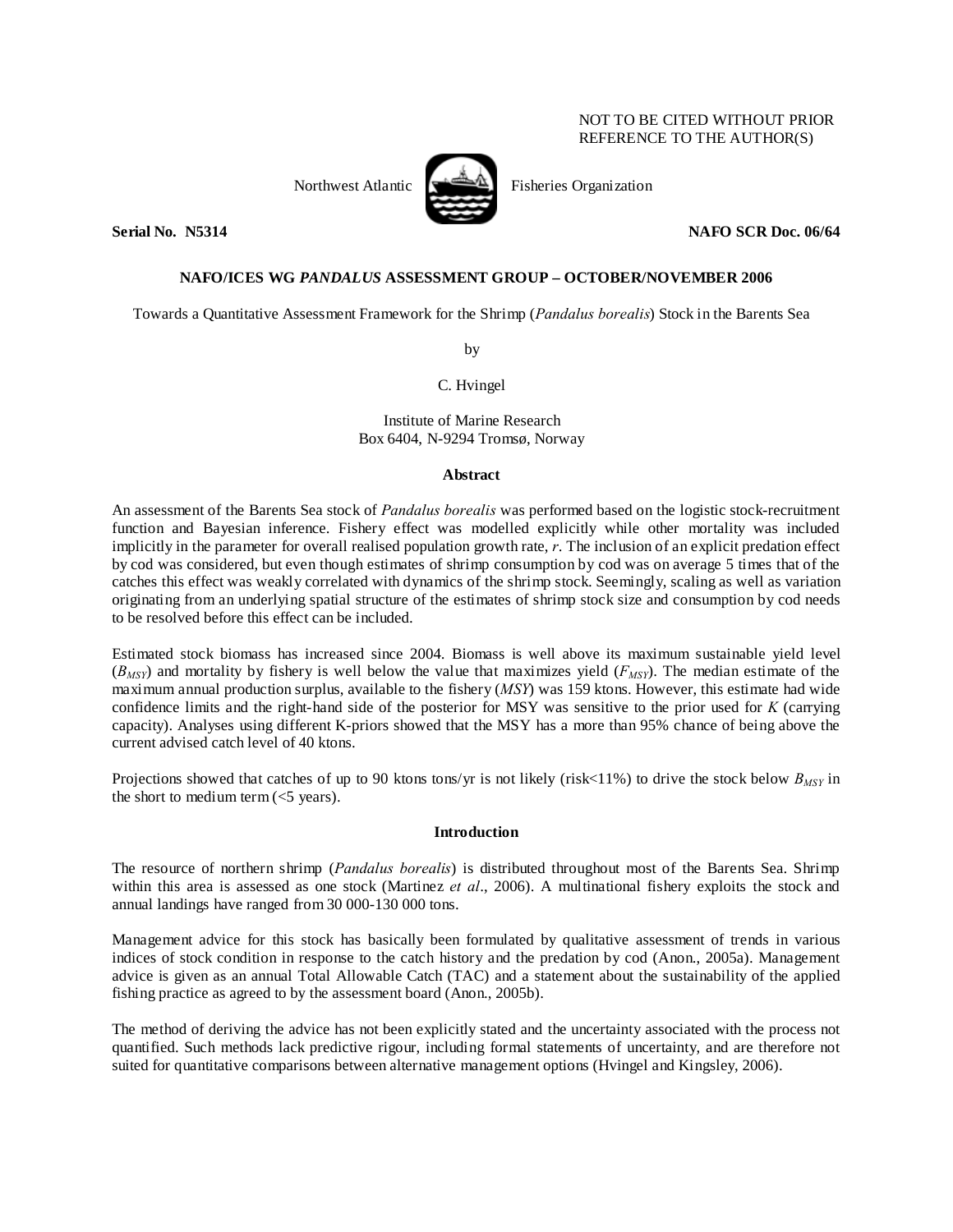This paper presents the construction of a quantitative assessment framework for the Barents Sea stock based on the work of Hvingel and Kingsley (2002, 2006) who derived the model adopted by STACFIS and Scientific Council (NAFO) in 2002 for West Greenland shrimp stock.

Short-term (1-year) and medium-term (five- ten-year) projections of stock development were made for different levels of annual catch and the associated risks of transgressing the reference parameters *Bmsy* (maximum sustainable yield level of biomass),  $F_{msv}$  (fishing mortality) and  $B_{lim}$  (lower stock biomass limit point set at 30% of  $B_{msv}$ ) were estimated.

## **Model Development**

## *Information in data*

Cod is considered an important predator on shrimp (Hvingel and Kingsley, 2006 and references therein) and imperative to any shrimp assessment model for the Barents Sea stock (Anon., 2005a). However, whereas there is little doubt that cod can consume considerable quantities of shrimp, the quantitative implementation of this observation in an assessment model might not be straightforward.

The correlation between estimated consumption in a year (Aschan *et al*., 2006) and the change in shrimp stock biomass from that year to the next (survey estimates) are indeed negative however not without considerable residual variation (Fig. 1A). If the change in shrimp stock biomass is measured over 2 or 3 years (Fig. 1B and 1C) the correlation is stronger and somewhat less noisy. This might imply that the cod is eating "smaller" shrimp i.e. the shrimp that doesn't contribute notably to the stock biomass until they have grown 2-3 years older. Although this is biologically plausible it could not be confirmed by data from the cod stomach samples.

Total cod biomass is not correlated with changes in shrimp biomass (Fig. 1D) – not even when lagged 2-3 year as suggested by the consumption data. A probable reason could be that smaller cod, which is of lesser importance for the bulk cod biomass, is the most important predator. Then of course, large cod biomass should mean lots of smaller cod some years ago but that couldn't bee seen in the data either. However, comparing small cod abundance (age 3) directly with the shrimp stock biomass changes to the next year showed a significant negative correlation – still negative when lagged 2 years (however not significant), but no correlation when lagged 3 years.

The estimates of annual consumption by cod have a mean of 250 Ktons while that of the catches is 50 Ktons. Thus one might suspect that the effect of the fishery to be swamped by the predation effect. However, that does not seem to be the case. Changes in shrimp stock biomass are negatively correlated with catch (Fig. 1E). The paradox of the "small" catches having an effect while the "large" cod consumption does not might be caused by a spatial effect. A large part of the estimated consumption stems from large areas of low shrimp density i.e. outside the areas where the fishery operates – and where the shrimp survey measures stock size. Thus the effect of a major part of the consumptions might not be measured whereas all the effect of the catches are recorded as the survey and fishery are both focused on the high density areas.

## *Conclusions*

- The fishery does have an effect on the stock in areas covered by the shrimp survey.
- Even though the estimates of consumption by cod is on average 5 times that of the catches and range from 160-450 ktons (in 1994-2004) the correlation with changes in the size of the shrimp stock is weaker than that of the catches.
- The lack of correlation to the between the size of the cod and shrimp stocks can currently not be explained.

Available consumption data and information on cod stock dynamics does at its current resolution in time and space hold little information on the dynamics of the shrimp stock and the mechanics of the cod-shrimp relation is at current unclear. Therefore a "cod effect" was not included in the assessment model.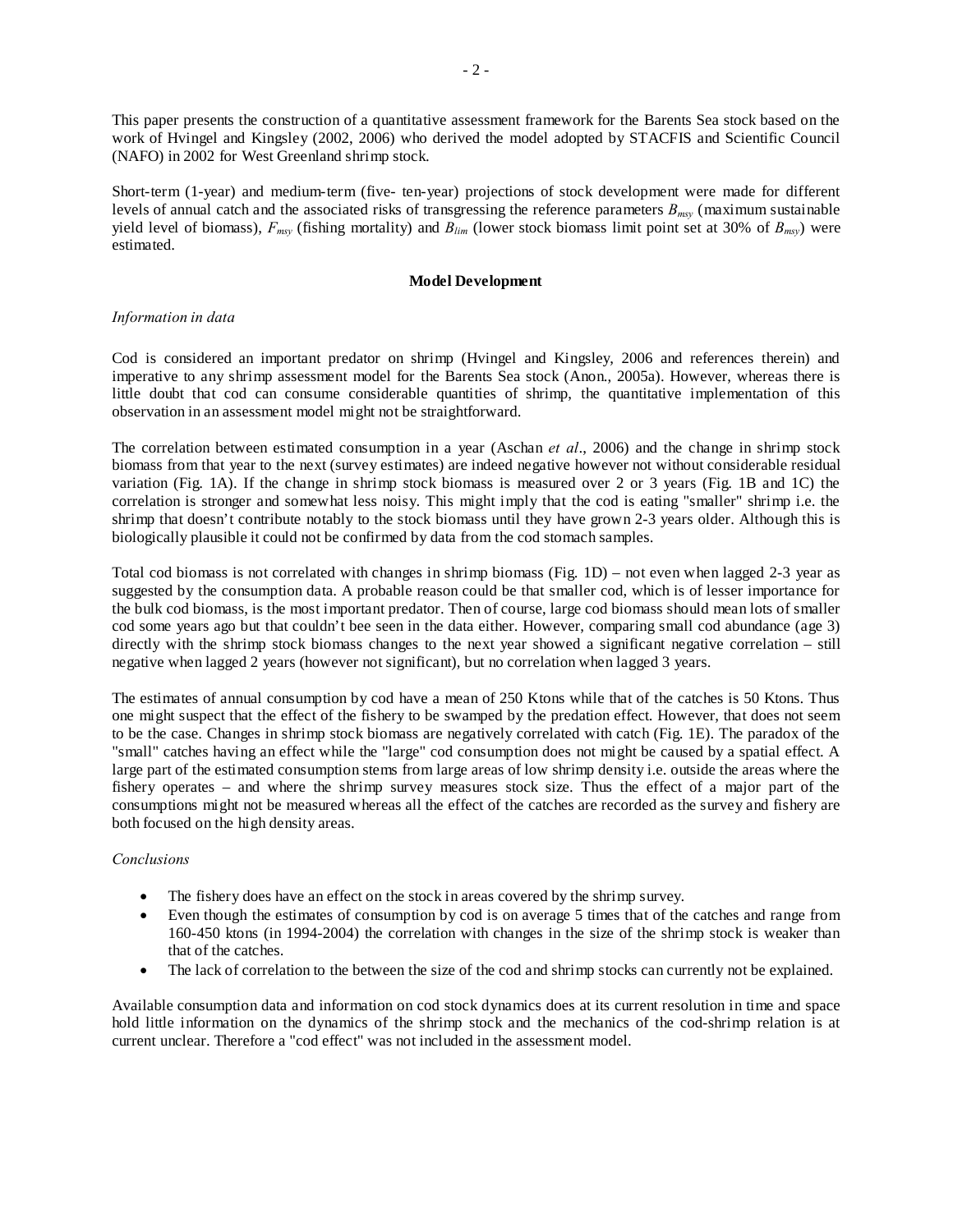## *Modelling framework*

The model was built in a state-space framework (Hvingel and Kingsley, 2006; Schnute, 1994) with a set of parameters (*θ*) defining the dynamics of the shrimp stock. The posterior distribution for the parameters of the model,  $p(\theta|data)$ , given a joint prior distribution,  $p(\theta)$ , and the likelihood of the data,  $p(data|\theta)$ , was determined using Bayes' (1763) theorem:

(1) 
$$
p(\theta | data) \propto p(data | \theta) p(\theta)
$$

The posterior was derived by Monte-Carlo-Markov-Chain (MCMC) sampling methods using WinBUGS v.1.4 (www.mrc-bsu.cam.ac.uk/bugs; Spiegelhalter *et al*., 2003).

#### *State equations*

The equation describing the state transition from time t to  $t+1$  was a discrete form of the logistic model of population growth including fishing mortality (e.g. Schaefer (1954), and parameterised in terms of *MSY* (Maximum Sustainable Yield) rather than *r* (intrinsic growth rate) (cf. Fletcher 1978):

(2) 
$$
B_{t+1} = B_t - C_t + 4MSY \frac{B_t}{K} \left( 1 - \frac{B_t}{K} \right)
$$

*K* is the carrying capacity, or the equilibrium stock size in the absence of fishing.  $B_t$  is the stock biomass.  $C_t$  is the catch taken by the fishery.

To cancel out the uncertainty of the "catchability" (the parameter that scales biomass indices to real biomass) equation (2) was divided throughout by *BMSY*, (Hvingel and Kingsley, 2006). Finally a term for the process error was applied and the state equation took the form:

(3) 
$$
P_{t+1} = \left(P_t - \frac{C_t}{B_{MSY}} + \frac{2 \, MSY \, P_t}{B_{MSY}} \left(1 - \frac{P_t}{2}\right)\right) \cdot \exp(v_t)
$$

where  $P_t$  is the stock biomass relative to biomass at MSY ( $P_t = B_t/B_{MSP}$ ) in year t. This frames the range of stock biomass ( $P$ ) on a relative scale where  $P_{MST}$ =1 and  $K=2$ . The 'process errors',  $v$ , are normally, independently and identically distributed with mean 0 and variance  $\sigma_v^2$ .

#### *Observation equations*

The model synthesized information from input priors and three independent series of shrimp biomasses and one series of shrimp catches (Table 1). The three series of shrimp biomass indices were: a standardised series of annual commercial-vessel catch rates for 1980–2006, *CPUE*t, (Hvingel and Aschan, 2006); and two trawl-survey biomass index for 1982–2004, *survR*t, (Anon., 2005a) and 2004-2006, *survE*t (Hvingel, 2006). These indices were scaled to true biomass by catchability parameters,  $q_c$ ,  $q_R$  and  $q_E$ . Lognormal observation errors,  $\omega$ ,  $\kappa$  and  $\varepsilon$  were applied, giving:

(4) 
$$
CPUE_t = q_C B_{MSY} P_t \exp(\omega_t)
$$

$$
survR_t = q_R B_{MSY} P_t \exp(\kappa_t)
$$

$$
survE_t = q_E B_{MSY} P_t \exp(\varepsilon_t)
$$

The error terms,  $\omega$ ,  $\kappa$  and  $\varepsilon$  are normally, independently and identically distributed with mean 0 and variance  $\sigma_{\omega}^2$ ,  $\sigma_{\kappa}^2$  and  $\sigma_{\varepsilon}^2$ .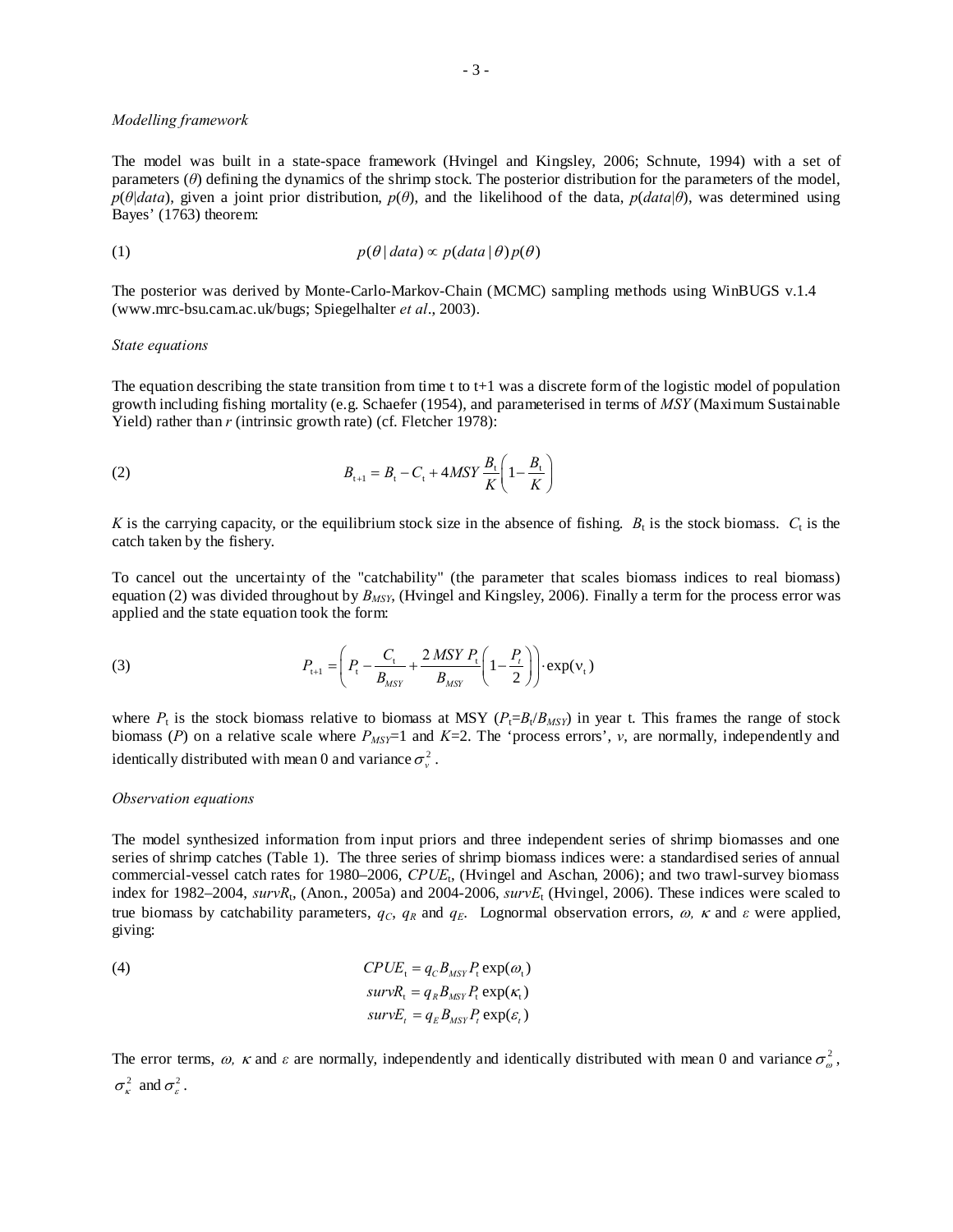Total reported catch in ICES Div. I and II 1970-2006 was used as yield data (Table 1). The fishery being without major discarding problems or variable misreporting, reported catches were entered into the model as error-free.

## *Priors*

The "initial" stock biomass in 1970, *P1*, is considered to have been high as the fishery at that time was confined to inshore areas only. This parameter was given a normal distribution with mean=1.5 and sigma=0.26, i.e. a wide distribution with a mean between *K* and  $B_{\text{mv}}$  (Table 2).

A prior for *K* was constructed based on an estimated posterior for this parameter from the West Greenland shrimp stock (Hvingel and Kingsley, 2006). This had a median of 728 ktons and 95% of the distribution between 300 and 2 500 ktons. The area of the Barents sea is ca. 3.4 times that of the West Greenland area and thus the Greenland estimate of *K* was multiplied by 3.4 to give the *K*-prior for the Barents Sea, i.e. approximated by a lognormal distribution with median of 2 500 ktons and 95% confidence limits at 800 and 8 000 ktons (Table 2).

Reference priors (low-information priors) were given to the other parameters of the model (Table 2) as I had little or no information on what their probability distributions might look like. When truncated distributions were used, upper and lower limits were chosen wide enough not to interfere with the posterior.

## *Convergence diagnostics*

In order to check whether the sampler had converged to the target distribution a number of parallel chains with different starting points and random number seeds were analysed by the Brooks, Gelman and Rubin convergence diagnostic (Gelman and Rubin, 1992; Brooks and Gelman, 1998) A stationarity test (Heidelberger and Welch, 1983) was applied to individual chains. If evidence of non-stationarity is found iterations were discarded from the beginning of the chain until the remaining chain passed the test. Raftery and Lewis's (1992) tests for convergence to the stationary distribution and estimation of the run-lengths needed to accurately estimate quantiles were used, and finally the Geweke convergence diagnostic was applied (Geweke, 1992).

## *Model check*

In order to check whether the model was a 'good' fit to the data, different goodness-of-fit statistics were computed. Firstly, we calculated the simple difference between each observed data point and its trial value in each MCMC sampling step. The summary statistics of the distributions of these residuals indicated by their central tendency whether the modelled values were biased with respect to the observations.

Secondly, the overall posterior distribution was investigated for potential effects of model deficiencies by comparing each data point with its posterior predictive distribution (Posterior Predictive Checks; Gelman *et al*., 1995, 1996). If the model fitted the observed data well, the observed data and the replicate data should look alike. The degree of similarity between the original and the replicate data points was summarised in a vector of *p*-values, calculated as the proportion of n simulations in which a sampling of the posterior distribution for an observed parameter exceeded its input value:

$$
p.value = \frac{1}{n} \sum_{j=1}^{N} I((data_j^{rep}, \theta_j) - (data^{obs}, \theta_j)) ,
$$

where  $I(x)$  is 1 if *x* is true, 0 if *x* is false. Values close to 0 or 1 in the vector *p*-value would indicate that the observed data point was an unlikely drawing from its posterior distribution.

Thirdly, the 'Conditional Predictive Ordinate' (Gelfand and Dey, 1994) was calculated as a harmonic mean of the likelihood:

$$
CPO_{i} = \left[\frac{1}{n}\sum_{j=1}^{N} \frac{1}{p(data_{i} | \theta_{j})}\right]^{-1}
$$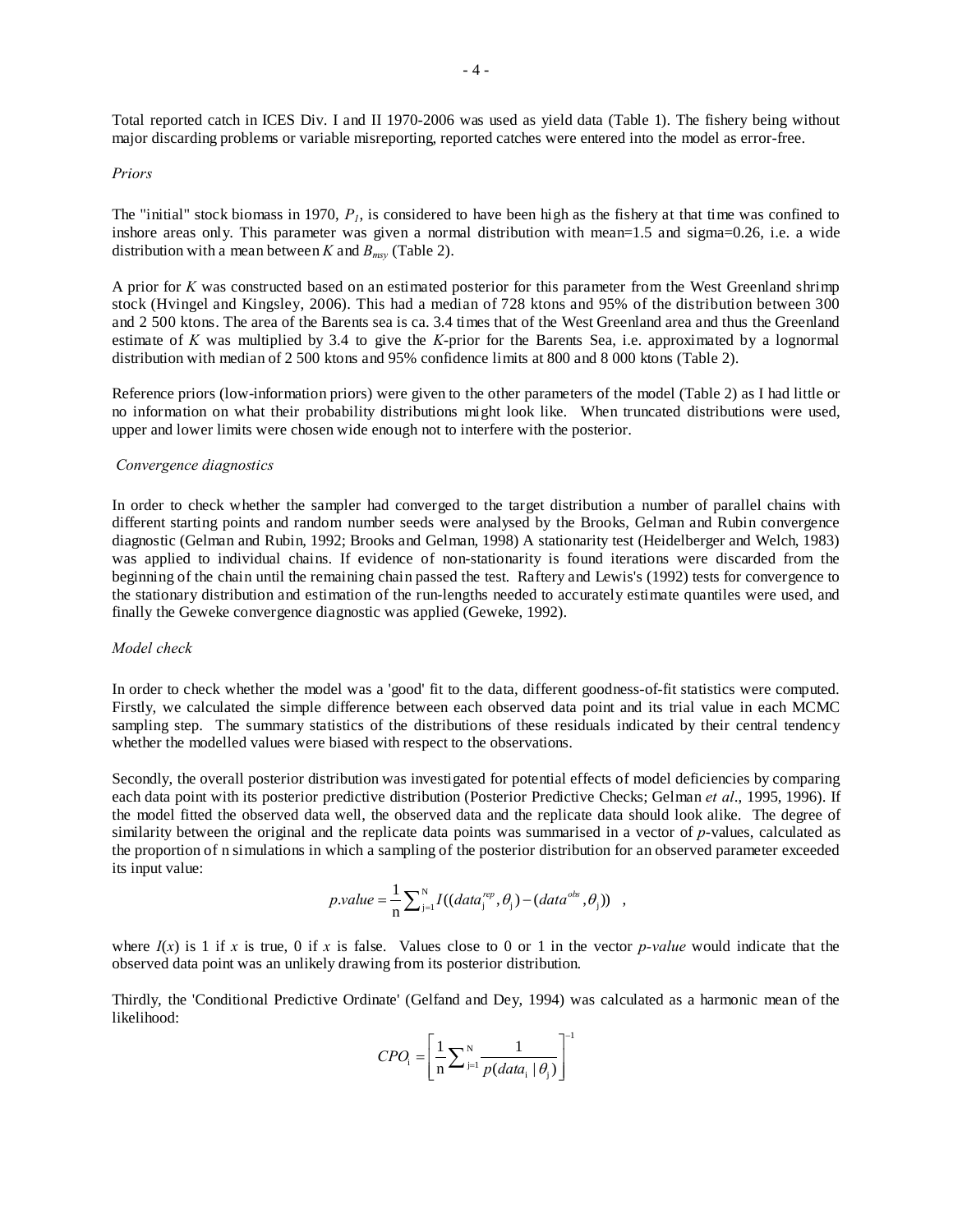where n is the number of MCMC samples. This statistic indicated by small values if the relevant data points were a poor fit to the model.

## *Derived parameters and risk calculations*

The mortality caused by fishery,  $F$ , is scaled to  $F_{MSY}$  (fishing mortality that yields MSY) for the same reasons as relative biomass was used instead of absolute. The equations added for generating posterior distributions of the *F* ratio were:

$$
F \text{ratio}_{t} = \frac{F_{t}}{F_{MSY}} = \frac{-\ln\left(\frac{B_{t} - C_{t}}{B_{t}}\right)}{\frac{MSY}{B_{MSY}}}
$$

The risk of a parameter transgressing a reference point is the relative frequency of the MCMC sampled values that are smaller (or larger –depending on type) than the reference points.

### **Results, Model Performance**

Some of the parameters showed high linear correlations (Table 3). These correlations meant that a large number of iterations were needed to secure a complete representation of the posterior distributions. The sampler was therefore set to do 5 million iterations. Only each 500<sup>th</sup> value of the sampled chains for the model parameters was stored and used for further analyses in order to remove within chain autocorrelation (Fig. 2). After 50 stored iterations the sampler had converged to the target distribution (Fig. 3) leaving 9950 samples for each parameter for the final analysis.

The model was able to produce a reasonable simulation of the observed data (Fig. 4). The probabilities of getting more extreme observations than the realised ones given in the data series on stock size were in the range of 0.04 to 0.5 i.e. the observations did not lie in the tails of their posterior distributions (Table 4). The CPUE series was generally better estimated than the survey series. In particular the 2004-value for survey 1 – suggested by a low CPO and large residual (Table 4) to be a relatively poor fit to the model – was interpreted as being to pessimistic. Otherwise no major problems in capturing the variability of the data were detected.

For the parameters  $K$  and  $P<sub>I</sub>$  the posterior distributions tended to approximate the input priors (Fig. 5). The prior for the "initial" shrimp stock biomass  $(P_1)$  was slightly informative giving credit to "virgin stock conditions" at the start of the series in 1970. Making this prior low-informative by giving  $P_1$  a uniform prior between 0 and 2 had little or no effects on the posterior of other parameters in the model – except for the first 9-10 years of P (relative biomass). After this period the series converge (Fig. 6).

The model was having problems estimating absolute stock size. Therefore, *K* also could not be well estimated from the data alone and its posterior will depend on the chosen prior. For the estimates of relative stock size relaxing the *K*-prior did not have much effect (Fig. 6) except for a slight increase in uncertainty (Fig.7). However, the posterior for *MSY* is sensitive as *K* is correlated with *MSY*: in particular the right-hand side of the posterior distribution is widened while the left-hand side seem pretty well determined by the data.

The survey catchabilities,  $q_R$  and  $q_E$ , indicated that the new "Ecosystem survey" has a 50% lower catchability than the old "Shrimp survey" (Table 5). The estimated CVs of the two surveys series had a median at about 17% and for the CPUE series at 13%. The process error,  $\sigma_{p}$ , had a median of 20%.

## **Assessment Results**

Since 1970s, the estimated median biomass-ratio has been above its MSY-level (Fig. 8) and the probability that it had been below the optimum level was small for most years (Fig. 9), i.e. it seemed likely that the stock had been at or above its MSY level since the start of the fishery. This perception still stands when the prior for *K* is changed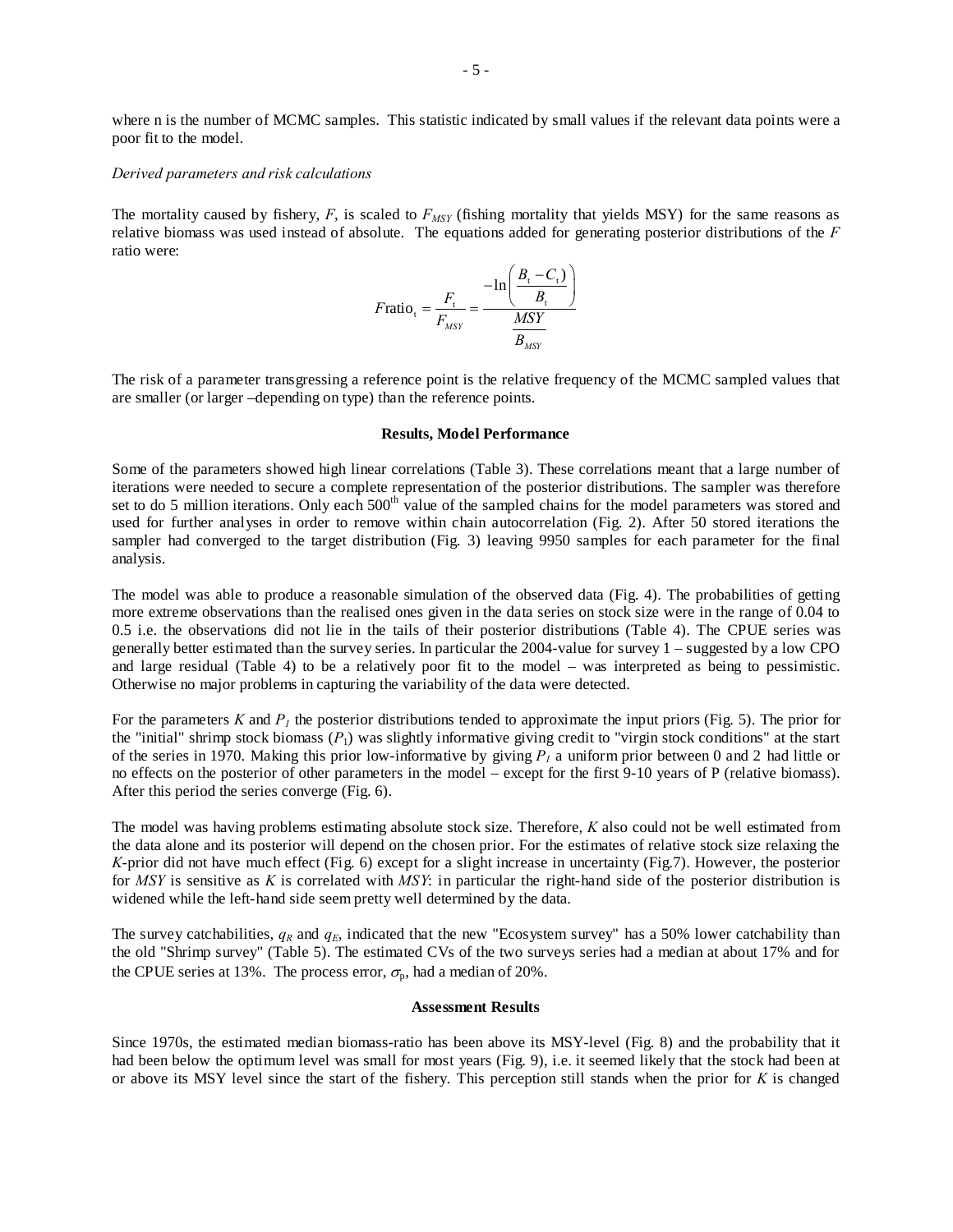(Fig. 7) – even towards low ranges not considered plausible by shrimp experts. The 2006 biomass value is among the highest of the series.

A steep decline in stock biomass was noted in the mid 1980s following some years with high catches (Table 1) and the median estimate of biomass-ratio went below the optimum (Fig. 8). Since the late 1990s the stock has varied with an overall increasing trend and reached a level in 2006 estimated to be close to K. The estimated risk of stock biomass being below *BMSY* in 2006 was 4% (Fig. 9).

The median fishing mortality ratio (*F-ratio*) has been well below 1 throughout the series (Fig. 8). However, as this parameter can only be estimated with relatively large uncertainty (Fig. 10) there is some probability that the stock was fished above  $F_{msv}$  (Fig. 9). Since 2003 there has been les than 8% risk of the *F-ratio* being above 1 (Fig. 9).

The posterior for *MSY* was positively skewed with a mode at 95 ktons (Fig. 5) and upper and lower quartiles at 91 ktons and 282 ktons (Table 5). As mentioned above the right tail of the MSY-posterior showed some sensitivity to changes in the prior for *K*. However, no matter which prior used the model estimated a probability of at least 95% that *MSY* is higher than the 2005 TAC of 40 ktons.

Given the high probabilities of the stock being considerably above  $B_{MSY}$ , risk of stock biomass falling below this optimum level within a one-year perspective is low. Risk associated with six optional catch levels for 2007 are as follows:

| Catch option (ktons)            | 30  | 50  | 70. | 90                                                                                      | 110                | 130   |
|---------------------------------|-----|-----|-----|-----------------------------------------------------------------------------------------|--------------------|-------|
| Risk of falling below $B_{lim}$ |     |     |     | $\langle 1\% \rangle$ $\langle 1\% \rangle$ $\langle 1\% \rangle$ $\langle 1\% \rangle$ | ${<}1\%$           | $1\%$ |
| Risk of falling below $B_{MST}$ | 4 % | 4 % |     | 5 % 5 %                                                                                 | 5 %                | 6 %   |
| Risk of exceeding $F_{MST}$     | 2 % | 4 % |     |                                                                                         | 8 % 12 % 17 % 21 % |       |

The risk profile associated with ten-year projections of stock development assuming annual catch of 50, 70 and 90 ktons were investigated (Fig. 9). For all options the risk of the stock falling below *Bmsy* in the short to medium term  $(1-5 \text{ years})$  is low,  $(\langle 11\%)(\text{Fig. 9})$ . However, it is less certain that these catch levels can be sustained in the longer term. The stock has a less than 1% risk of being below *Blim* and none of these catch options are likely to increase that risk above 5% over a 10 year period (Fig. 9).

A catch options of 50 ktons – 10 ktons above the advised maximum catch level for 2006 (ACFM, 2005), but at what is estimated to be the realised catches of 2006 – has a low risk of exceeding *Flim* and is likely to maintain the stock at its current high level.

Taking 70 ktons/yr will increase risk of going below *Bmsy* by about 5% during the ten years of projection. However, they will still be lower than 10% during the next 5 years. The risk of that catches of this magnitude will not be sustainable ( $p(F>F_{lim})$ ) see Fig. 9)) in the longer term doubles as compared to the 50 ktons-option but is still below or at 10% after five years .

If the catches are increased to 90 ktons/yr the stock are still not likely to go below its optimum in short term, but whether this catch level will be sustainable in the longer term is uncertain.

## **Conclusions**

- High probability of being well above *Bmsy*
- Low risk of being below *Blim*
- The stock may likely sustain catches considerably higher than the 2005 advice of 40 ktons.
- Catch options of 50-90 ktons are not likely to drive the stock below optimum levels in the short term.

Both stock development and the rate at which changes might take place can be affected by changes in predation—in particular by cod, which has been estimated to consume on average 5 times the catches. If predation on shrimp were to increase rapidly outside the range previously experienced by the shrimp stock within the modelled period (1970- 2006), the shrimp stock might decrease in size more than the model results have indicated as likely. However, as the total predation depends on the abundance both of cod and also of other prey species the likelihood of such large reductions is at present hard to quantify.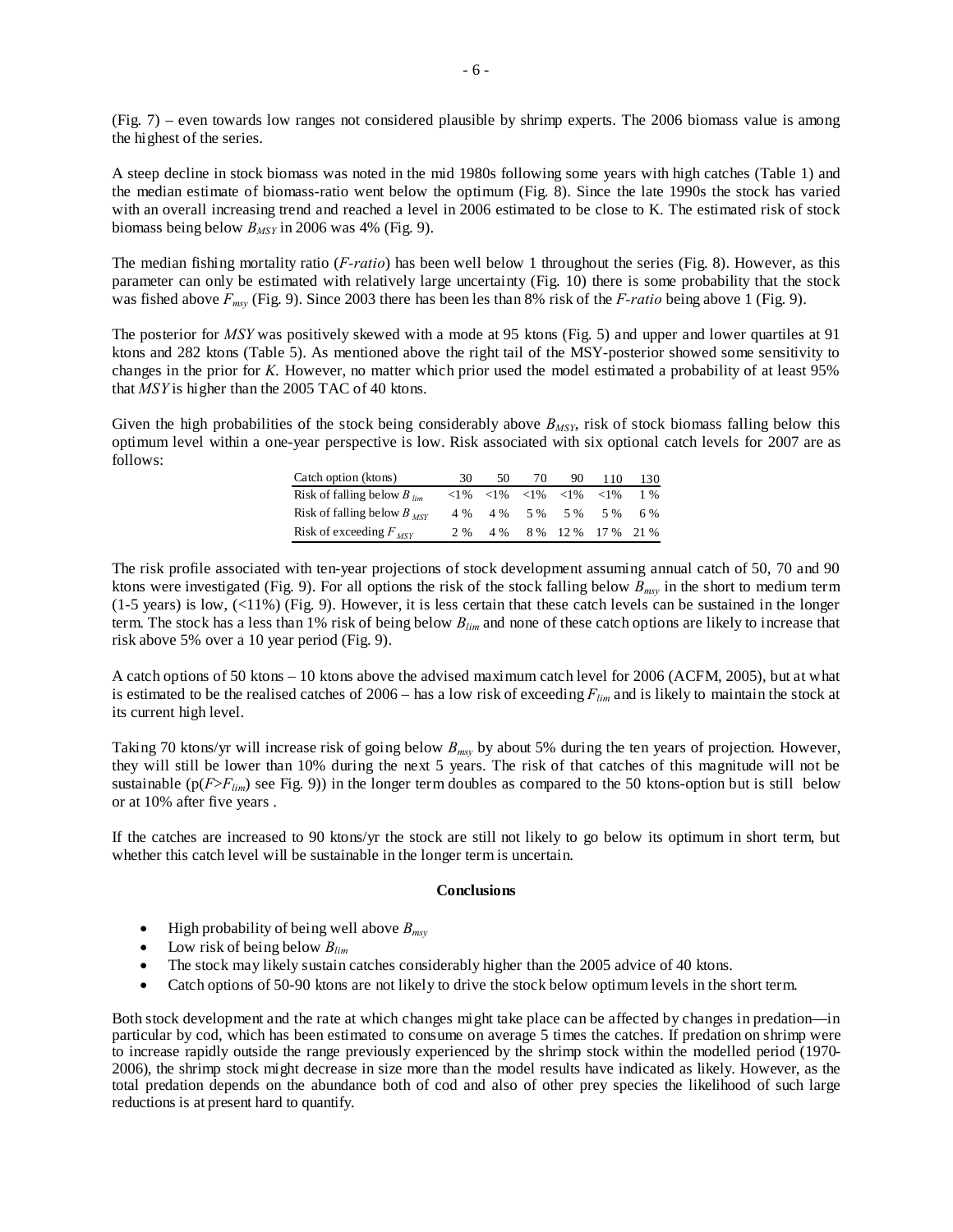Changes in temperature, salinity, and large-scale water movements have been observed in the North Atlantic over the past few years (ICES, 2006). The trend in the last decade (1995-2005) has been of warming and increasing salinity in the upper ocean. In the Barents Sea, the period 2001-2005 is the warmest five-year period observed since 1900.The bottom temperatures were between approx. 0.3 and 1.3 higher in autumn 2006 than in autumn 2005 in most of the Barents Sea except in the northern and eastern parts, where waters were colder than in 2005. The water temperature at depths of 100 and 200 m was in general higher in 2006 than in 2005 in most of the survey area.

Volume transport of warm Atlantic water into the Barents Sea increases primary production, which in turn might improve conditions for shrimp growth. On the other hand increased primary production could also lead to increase in the abundance of important shrimp predators, e.g. Atlantic cod.

### **References**

Anon., 2005a. Report of the Pandalus assessment working group. *ICES CM 2006/ACFM:10. ref G*. 72 pp.

- Anon. 2005b. ICES Report of the ICES Advisory Commit tee on Fishery Management, Advisory Commit tee on the Marine Environment and Advisory Commit tee on Ecosystems, 2005. *ICES advice. Vol 3*, p. 104-108.
- Aschan M, Johannesen E., Bogstad B., Hvingel C. 2006. Why does not the shrimp stock in the Barents Sea respond to predation by cod? *NAFO SCR Doc. 06/xxx Serial No. Nxxx.*
- Bayes, T. 1763. An essay towards solving a problem in the doctrine of chances. Philosophical Transactions of the Royal Society, 330–418. Reprinted in Biometrika 1958, 45: 293–315.
- Brooks, S. and Gelman, A. 1998. General methods for monitoring convergence of iterative simulations. Journal of Computational and Graphical Statistics 7, 4: 434–455.
- Fletcher, R.I. 1978. Time-dependent solutions and efficient parameters for stock-production models. Fisheries Bulletin, 76: 377–388.
- Gelman, A. and Rubin, D. B. 1992. Inference from iterative simulation using multiple sequences. Statistical Science, 7: 457–511.
- Gelfand, A.E. and Dey, D.K. 1994. Bayesian model choice: asymptotics and exact calculations. Journal of the Royal Statistical Society, B 56: 501–514.
- Gelman, A., Meng, X.L., and Stern, H.S. (1996) Posterior predictive assessment of model fitness via realized discrepancies, Statistica Sinica, 6: 733–807
- Gelman, A., Carlin, J.C., Stern, H. and Rubin D.B. 1995. Bayesian Data Analysis. Chapman and Hall, New York. 525 pp.
- Gelman, A., Meng, X.L. and Stern H.S. 1996. Posterior predictive assessment of model fitness via realized discrepancies. Statistica Sinica, 6: 733-807.Gilks W.R., Richardson, S and Spiegelhalter, D.J. (Editors). 1996. Markov chain Monte Carlo in Practice. Chapman and Hall, London, UK. 512 pp.
- Geweke, J. 1992. Evaluating the accuracy of sampling-based approaches to calculating posterior moments. In Bayesian Statistics 4 (ed JM Bernado, JO Berger, AP Dawid and AFM Smith). Clarendon Press, Oxford, UK: 169-194
- Heidelberger, P. and Welch, P. 1983. Simulation run length control in the presence of an initial transient. Operations Research, 31: 1109–1144.
- Hvingel 2006. Research survey information regarding northern shrimp (*Pandalus borealis*) in the Barents Sea. *NAFO SCR Doc. 06/xxx Serial No. Nxxx.*
- Hvingel and Aschan 2006. The fishery for northern shrimp (*Pandalus borealis*) in the Barents Sea. *NAFO SCR Doc. 06/xxx Serial No. Nxxx.*
- Hvingel, C. and M.C.S. Kingsley, 2002. A framework for the development of management advice on a shrimp stock using a Bayesian approach. *NAFO SCR Doc. 02/158 Serial No. N4787*
- Hvingel, C. and M.C.S. Kingsley (2006). A framework to model shrimp (Pandalus borealis) stock dynamics and quantify risk associated with alternative management options, using Bayesian methods. *ICES J. Mar. Sci. 63:68–82.*
- ICES. 2006. ICES Report on Ocean Climate 2005. ICES Cooperative Research Report No. 280. 53 pp.
- Martinez, I., Aschan, M., Skjerdal, T., and Aljanabi, S. M. 2006. The genetic structure of *Pandalus borealis* in the Northeast Atlantic determined by RAPD analysis. *ICES J. Mar. Sci. 63: 840–850*.
- Raftery, A.L. and Lewis, S. 1992. How many iterations in the Gibbs sampler? *In* Bayesian Statistics 4. *Edited by* J.M. Bernardo, J.O. Berger, A.P. Dawid, and A.F.M. Smith. Oxford University Press, Oxford pp. 763–774.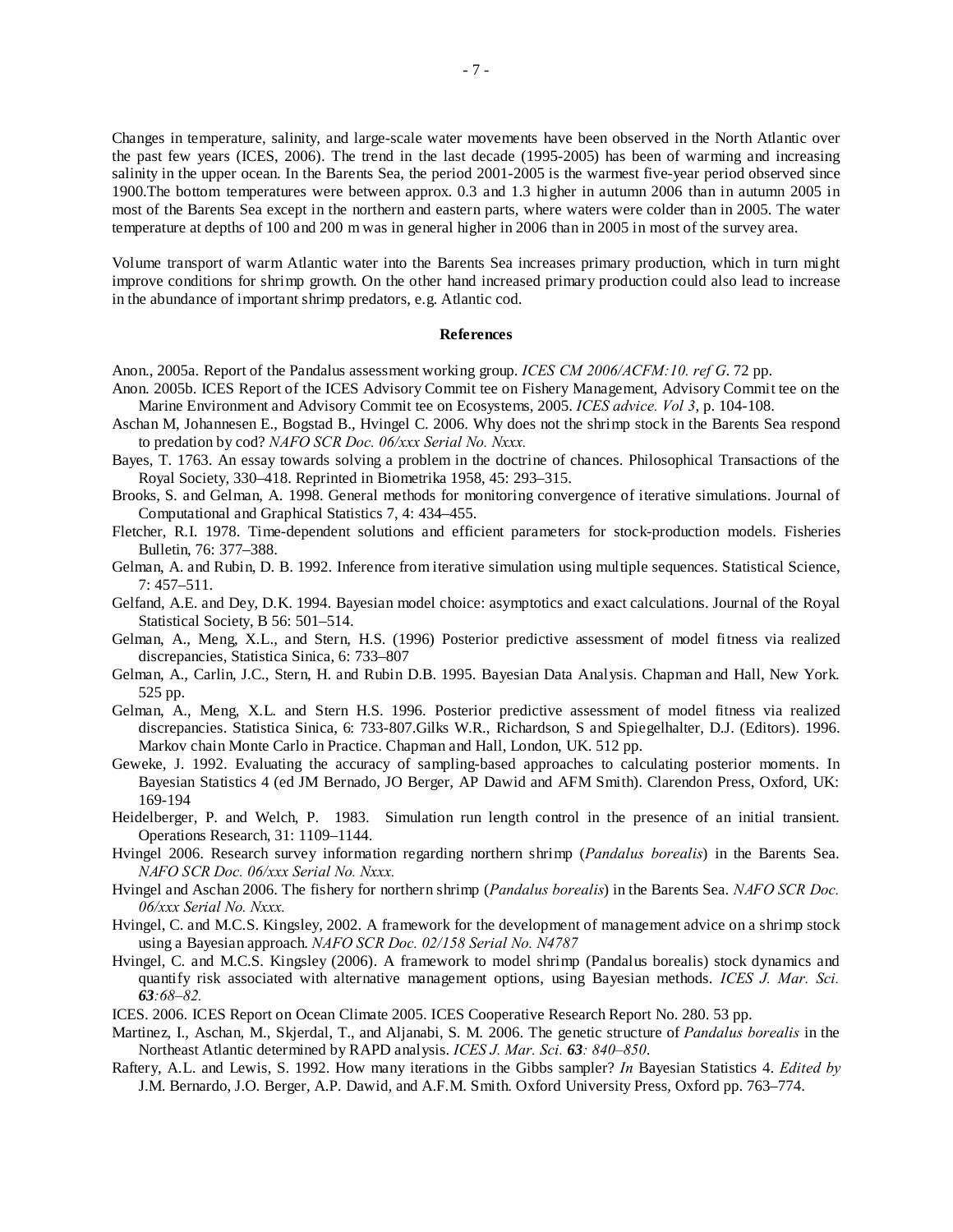- Schaefer, M.B. 1954. Some aspects of the dynamics of populations important to the management of the commercial marine fisheries. Bulletin of the Inter-American Tropical Tuna Commission, 1: 27–56.
- Schnute, J. 1994. A general framework for developing sequential fisheries models. Canadian Journal of Fisheries and Aquatic Sciences, 51: 1676–1688.
- Spiegelhalter, D.J., Thomas, A., Best, N., Lunn, D. 2004. WinBUGS User Manual version 1.4 January 2003 MRC Biostatistics Unit, Inst. of Public Health, Cambridge, England.
- **Table 1.** Model input data series: Catch by the fishery; three indices of shrimp stock biomass a standardized catch rate index based on fishery data (CPUE), a research survey index (the "shrimp survey") discontinued in 2004 and the current "Ecosystem survey" started in 2004.

|      | Catch   | <b>CPUE</b>              | Survey 1 | Survey 2 |
|------|---------|--------------------------|----------|----------|
| Year | (ktons) | (index)                  | (ktons)  | (ktons)  |
| 1970 | 5.5     | $\overline{\phantom{0}}$ |          |          |
| 1971 | 5.1     |                          |          |          |
| 1972 | 6.8     |                          |          |          |
| 1973 | 6.9     |                          |          |          |
| 1974 | 9.0     |                          |          |          |
| 1975 | 8.2     |                          |          |          |
| 1976 | 10.3    |                          |          |          |
| 1977 | 24.4    |                          |          |          |
| 1978 | 36.3    |                          |          |          |
| 1979 | 36.7    |                          |          |          |
| 1980 | 46.3    | 0.767                    |          |          |
| 1981 | 44.6    | 0.890                    |          |          |
| 1982 | 62.8    | 0.845                    | 327      |          |
| 1983 | 104.8   | 0.963                    | 429      |          |
| 1984 | 128.1   | 1.006                    | 471      |          |
| 1985 | 124.5   | 0.799                    | 246      |          |
| 1986 | 65.3    | 0.482                    | 166      |          |
| 1987 | 43.4    | 0.365                    | 146      |          |
| 1988 | 48.7    | 0.400                    | 181      |          |
| 1989 | 62.7    | 0.522                    | 216      |          |
| 1990 | 81.2    | 0.522                    | 262      |          |
| 1991 | 74.9    | 0.551                    | 321      |          |
| 1992 | 68.6    | 0.634                    | 239      |          |
| 1993 | 56.3    | 0.678                    | 233      |          |
| 1994 | 28.3    | 0.536                    | 161      |          |
| 1995 | 25.2    | 0.472                    | 193      |          |
| 1996 | 34.5    | 0.606                    | 276      |          |
| 1997 | 35.7    | 0.594                    | 300      |          |
| 1998 | 55.8    | 0.716                    | 341      |          |
| 1999 | 75.7    | 0.731                    | 316      |          |
| 2000 | 83.2    | 0.656                    | 247      |          |
| 2001 | 57.0    | 0.659                    | 184      |          |
| 2002 | 60.7    | 0.650                    | 196      |          |
| 2003 | 39.3    | 0.645                    | 212      |          |
| 2004 | 43.4    | 0.577                    | 151      | 129      |
| 2005 | 41.3    | 0.841                    |          | 145      |
| 2006 | 0.0     | 1.000                    |          | 188      |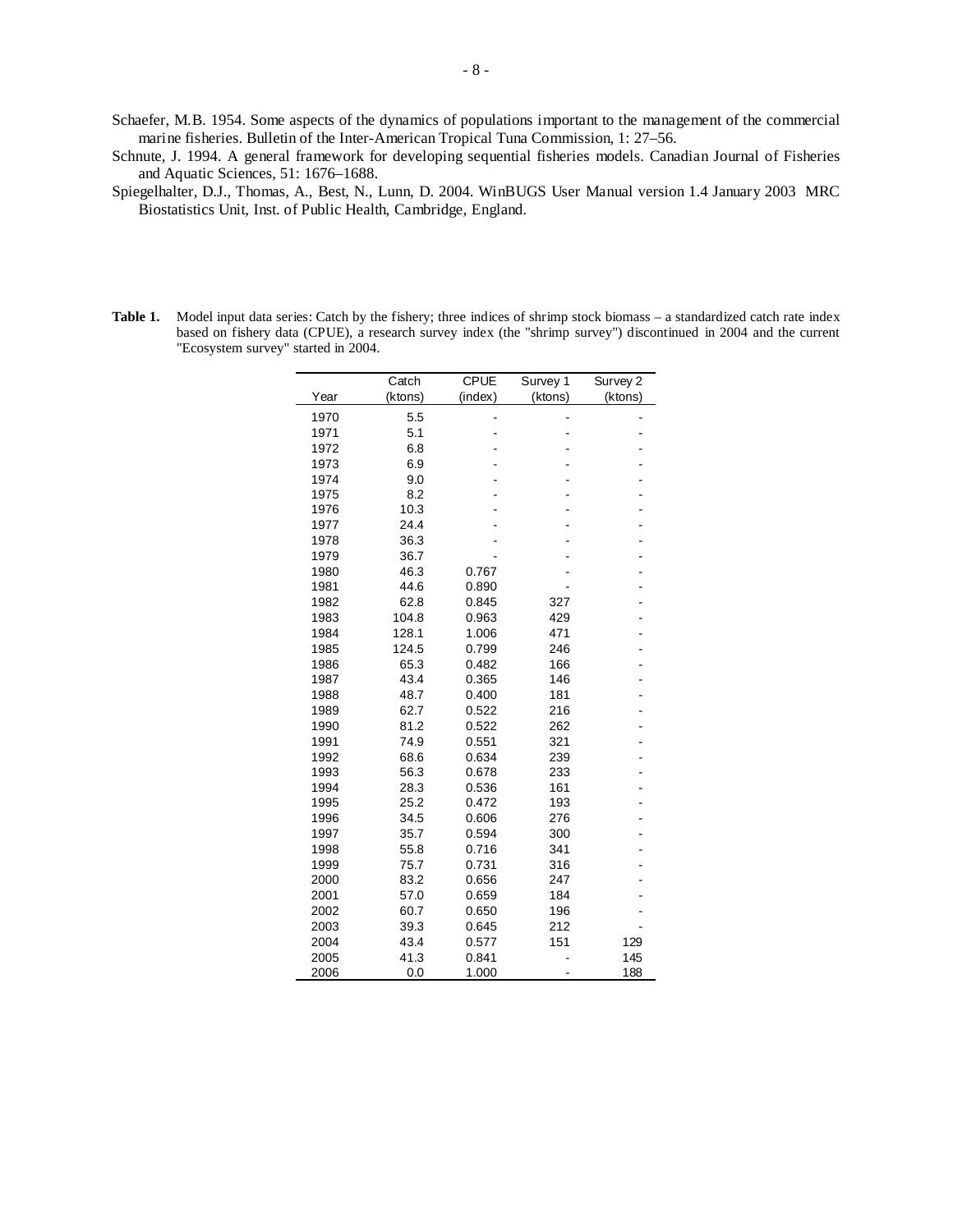Table 2. Priors used in the model. ~ means "distributed as..", dunif = uniform-, dlnorm = lognormal-, dnorm= normal- and dgamma = gammadistributed. Symbols as in text.

| Parameter                 |                | Prior                                   |
|---------------------------|----------------|-----------------------------------------|
| Name                      | Symbol         | <b>Distribution</b><br>Type             |
| Maximal Suatainable Yield | <b>MSY</b>     | $-$ dunif $(1, 1000)$<br>reference      |
| Carrying capacity         | Κ              | informative<br>$\sim$ dlnorm $(7.82,3)$ |
| Catchability survey 1     | $q_R$          | $ln(q_R)$ ~dunif(-10,1)<br>reference    |
| Catchability survey 2     | $q_E$          | $ln(q_e)$ ~dunif(-10,1)<br>reference    |
| Catchability CPUE         | $q_c$          | $ln(q_C)$ ~dunif(-10,1)<br>reference    |
| Initial biomass ratio     | $P_{1}$        | informative<br>$\sim$ dnorm $(1.5, 15)$ |
| Precision survey 1        | $1/\sigma_R^2$ | reference<br>$-dqamma(0.1,0.1)$         |
| Precision survey 2        | $1/\sigma_F^2$ | $-dqamma(0.1,0.1)$<br>reference         |
| <b>Precision CPUE</b>     | $1/\sigma_c^2$ | reference<br>$-dqamma(0.1,0.1)$         |
| Precision model           | $1/\sigma_P^2$ | $-dqamma(0.1,0.1)$<br>reference         |

**Table 3.** Correlations among selected model parameters (for explanation of symbols, see text).

|            | <b>MSY</b> | K       | $q_R$   | $q_E$        | $q_c$   | $P_{1}$ | $\sigma_R$  | $\sigma_F$ | $\sigma_c$ | $\sigma_P$ |
|------------|------------|---------|---------|--------------|---------|---------|-------------|------------|------------|------------|
| K          | 0.57       | 1       | $-0.58$ | $-0.58$      | $-0.20$ | 0.00    | 0.00        | 0.00       | 0.00       | 0.08       |
| $q_R$      | $-0.48$    | $-0.58$ | 1       | 0.98         | 0.09    | $-0.05$ | $-0.04$     | 0.00       | 0.03       | $-0.08$    |
| $q_E$      | $-0.49$    | $-0.62$ | 0.98    | $\mathbf{1}$ | 0.08    | $-0.05$ | $-0.02$     | 0.00       | 0.00       | $-0.08$    |
| $q_c$      | 0.54       | $-0.20$ | 0.09    | 0.08         | 1       | $-0.03$ | $-0.02$     | 0.01       | 0.08       | 0.07       |
| $P_1$      | $-0.01$    | 0.00    | $-0.05$ | $-0.05$      | $-0.03$ | 1       | 0.00        | 0.00       | 0.00       | 0.02       |
| $\sigma_R$ | 0.00       | 0.00    | $-0.04$ | $-0.02$      | $-0.02$ | 0.00    | $\mathbf 1$ | $-0.04$    | $-0.18$    | $-0.12$    |
| $\sigma_F$ | 0.01       | 0.00    | 0.00    | 0.00         | 0.01    | 0.00    | $-0.04$     | 1          | 0.00       | 0.05       |
| $\sigma_c$ | 0.05       | 0.00    | 0.03    | 0.00         | 0.08    | 0.00    | $-0.18$     | 0.00       | 1          | 0.11       |
| $\sigma_P$ | 0.12       | 0.08    | $-0.08$ | $-0.08$      | 0.07    | 0.02    | $-0.12$     | 0.05       | 0.11       | 1          |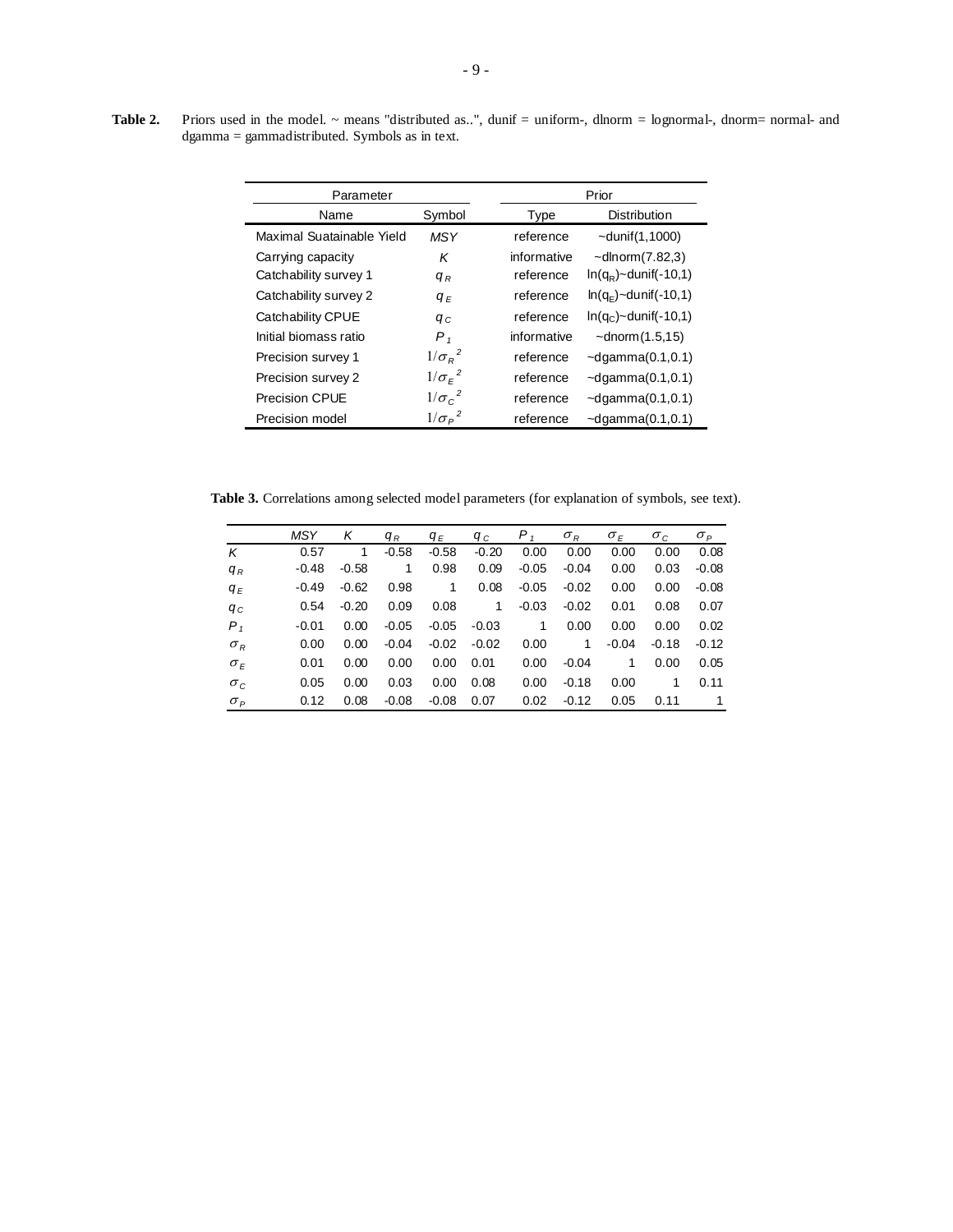|      |              | <b>CPUE</b> |      | Survey 1          |      |                          | Survey 2          |                          |      |
|------|--------------|-------------|------|-------------------|------|--------------------------|-------------------|--------------------------|------|
| Year | $resid.$ $%$ | p.extr.     | CPO  | resid.(%) p.extr. |      | CPO                      | resid.(%) p.extr. |                          | CPO  |
| 1980 | 3.34         | 0.44        | 1.84 |                   |      | $\overline{\phantom{a}}$ |                   | $\overline{\phantom{0}}$ |      |
| 1981 | $-2.65$      | 0.43        | 1.84 |                   |      |                          |                   |                          |      |
| 1982 | 2.51         | 0.45        | 2.48 | 2.33              | 0.46 | 0.56                     |                   |                          |      |
| 1983 | 2.24         | 0.46        | 2.16 | $-11.29$          | 0.27 | 0.32                     |                   |                          |      |
| 1984 | $-0.27$      | 0.48        | 1.91 | $-17.72$          | 0.16 | 0.20                     |                   |                          |      |
| 1985 | $-9.69$      | 0.26        | 1.36 | 13.43             | 0.28 | 0.55                     |                   |                          |      |
| 1986 | 0.12         | 0.49        | 4.45 | 12.31             | 0.29 | 0.86                     |                   |                          |      |
| 1987 | 9.10         | 0.31        | 3.79 | 5.36              | 0.41 | 1.20                     |                   |                          |      |
| 1988 | 9.39         | 0.30        | 3.73 | $-6.54$           | 0.36 | 0.92                     |                   |                          |      |
| 1989 | 1.22         | 0.48        | 4.13 | $-5.47$           | 0.38 | 0.80                     |                   |                          |      |
| 1990 | 10.59        | 0.28        | 2.56 | $-14.78$          | 0.21 | 0.42                     |                   |                          |      |
| 1991 | 14.19        | 0.22        | 1.50 | $-24.27$          | 0.09 | 0.17                     |                   |                          |      |
| 1992 | $-0.67$      | 0.47        | 3.45 | 1.87              | 0.48 | 0.78                     |                   |                          |      |
| 1993 | $-7.55$      | 0.30        | 2.12 | 3.92              | 0.43 | 0.77                     |                   |                          |      |
| 1994 | $-4.04$      | 0.39        | 3.54 | 23.43             | 0.16 | 0.50                     |                   |                          |      |
| 1995 | 8.10         | 0.32        | 3.46 | 2.16              | 0.47 | 0.96                     |                   |                          |      |
| 1996 | 3.59         | 0.42        | 3.36 | $-12.04$          | 0.26 | 0.47                     |                   |                          |      |
| 1997 | 12.05        | 0.25        | 1.88 | $-14.23$          | 0.22 | 0.38                     |                   |                          |      |
| 1998 | 5.37         | 0.39        | 2.61 | $-14.51$          | 0.21 | 0.33                     |                   |                          |      |
| 1999 | 2.15         | 0.46        | 2.87 | $-8.71$           | 0.32 | 0.49                     |                   |                          |      |
| 2000 | 0.42         | 0.50        | 3.29 | 3.15              | 0.45 | 0.74                     |                   |                          |      |
| 2001 | $-8.73$      | 0.29        | 1.82 | 26.33             | 0.14 | 0.37                     |                   |                          |      |
| 2002 | $-7.61$      | 0.30        | 2.30 | 18.35             | 0.21 | 0.55                     |                   |                          |      |
| 2003 | $-6.47$      | 0.33        | 2.51 | 10.04             | 0.33 | 0.74                     |                   |                          |      |
| 2004 | $-1.24$      | 0.46        | 3.69 | 45.88             | 0.03 | 0.16                     | $-8.06$           | 0.33                     | 0.97 |
| 2005 | $-9.01$      | 0.29        | 1.32 |                   |      |                          | 9.71              | 0.34                     | 0.93 |
| 2006 | $-7.99$      | 0.31        | 1.13 |                   |      |                          | 1.70              | 0.47                     | 0.87 |

**Table 4.** Model diagnostics: residuals (% of observed value), probability of getting a more extreme observation (p.extr.), conditional predictive ordinate (CPO).

**Table 5. S**ummary of parameter estimates: mean, standard deviation (s) and 25, 50, and 75 percentiles of the posterior distribution of selected parameters (symbols are as in the text).

|            | Mean    | sd      | 25 %    | Median  | 75 %    |
|------------|---------|---------|---------|---------|---------|
| <b>MSY</b> | 213     | 171     | 91      | 159     | 282     |
| Κ          | 3144    | 1963    | 1743    | 2693    | 4003    |
| r          | 0.291   | 0.160   | 0.170   | 0.278   | 0.394   |
| $q_R$      | 0.168   | 0.139   | 0.078   | 0.126   | 0.211   |
| $q_E$      | 0.091   | 0.077   | 0.042   | 0.068   | 0.114   |
| $q_c$      | 0.00044 | 0.00036 | 0.00020 | 0.00033 | 0.00055 |
| $P_{1}$    | 1.50    | 0.26    | 1.33    | 1.50    | 1.68    |
| $\sigma_R$ | 0.183   | 0.031   | 0.161   | 0.179   | 0.201   |
| $\sigma_F$ | 0.173   | 0.046   | 0.142   | 0.165   | 0.195   |
| $\sigma_c$ | 0.133   | 0.023   | 0.116   | 0.130   | 0.146   |
| $\sigma_P$ | 0.207   | 0.036   | 0.181   | 0.203   | 0.228   |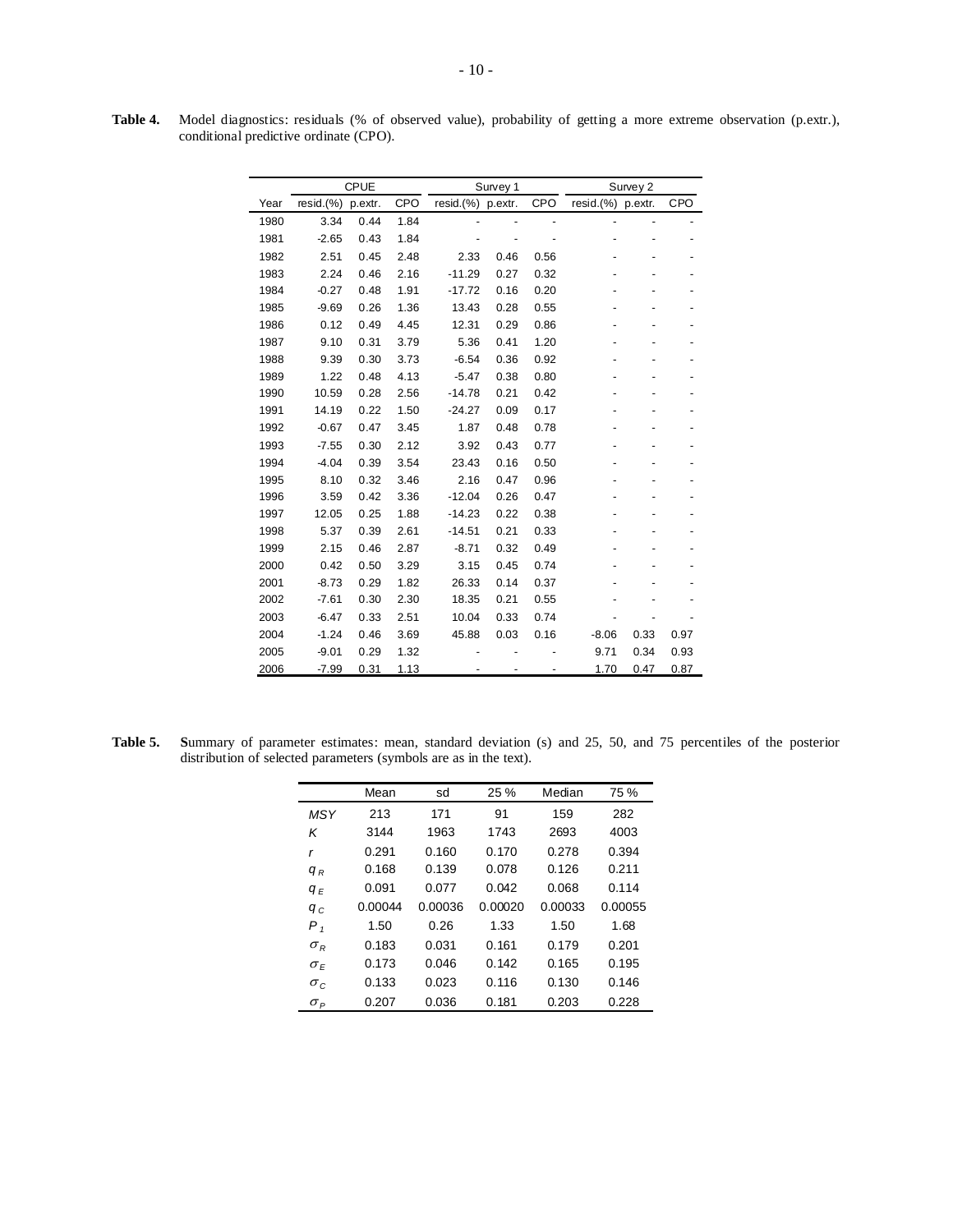

**Fig. 1.** Estimated consumption of shrimp by cod (A-C), cod biomass (D) and catch (E) *vs.* change in shrimp stock biomass (survey estimates). *r* is the correlation and p is probability of the slope being different from zero.



**Fig. 2.** Autocorrelation function of values sampled for four selected variables out to lag 50. *K* is the carrying capacity, P[37] is the relative biomass in year 2006, MSY is maximum sustainable yield and precP is the process precision (1/ process error).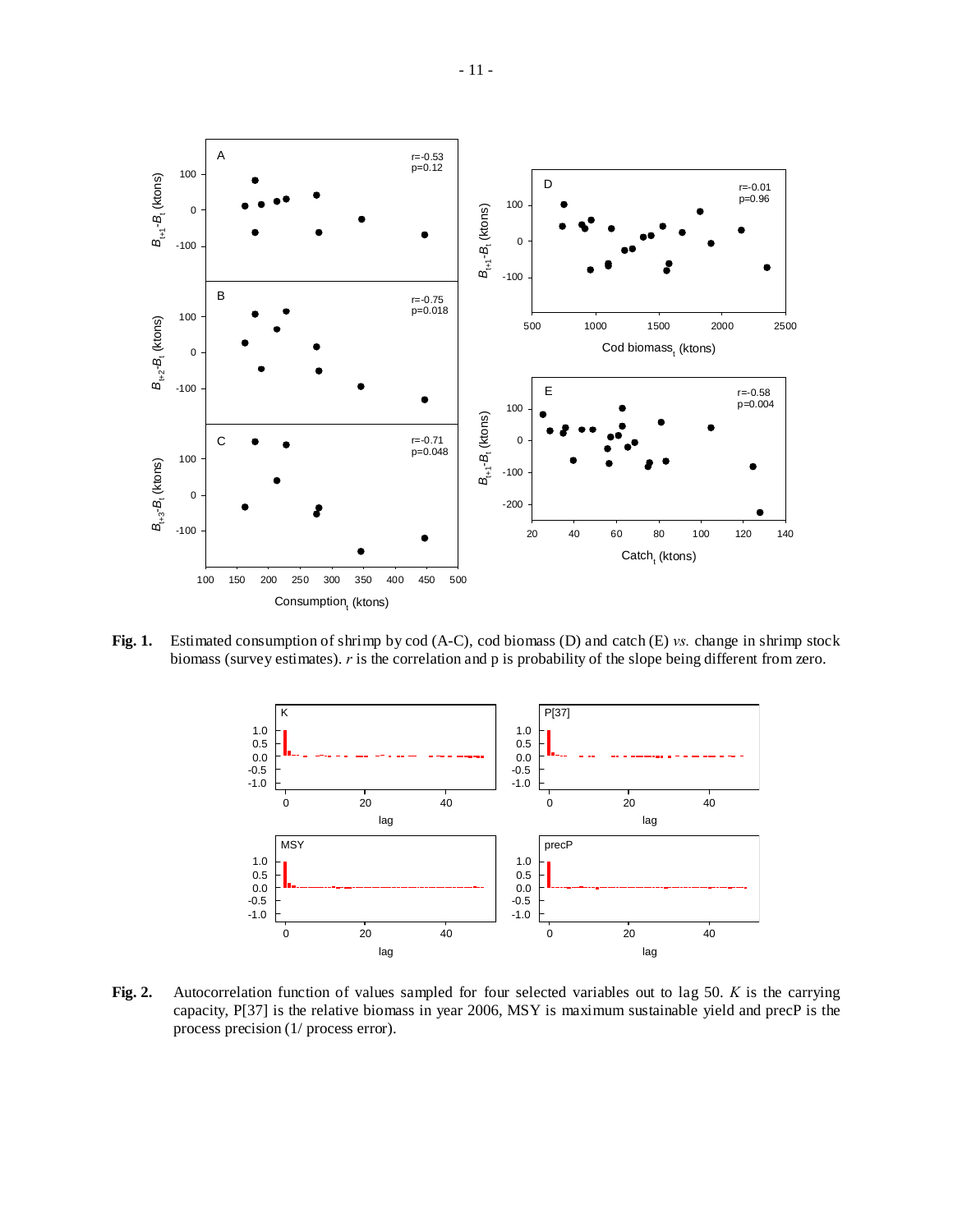

**Fig. 3.** Three traces (red, green, blue) with different initial values of dour selected variables. *K* is the carrying capacity, P[37] is the relative biomass in year 2006, MSY is maximum sustainable yield and precP is the process precision (1/ process error).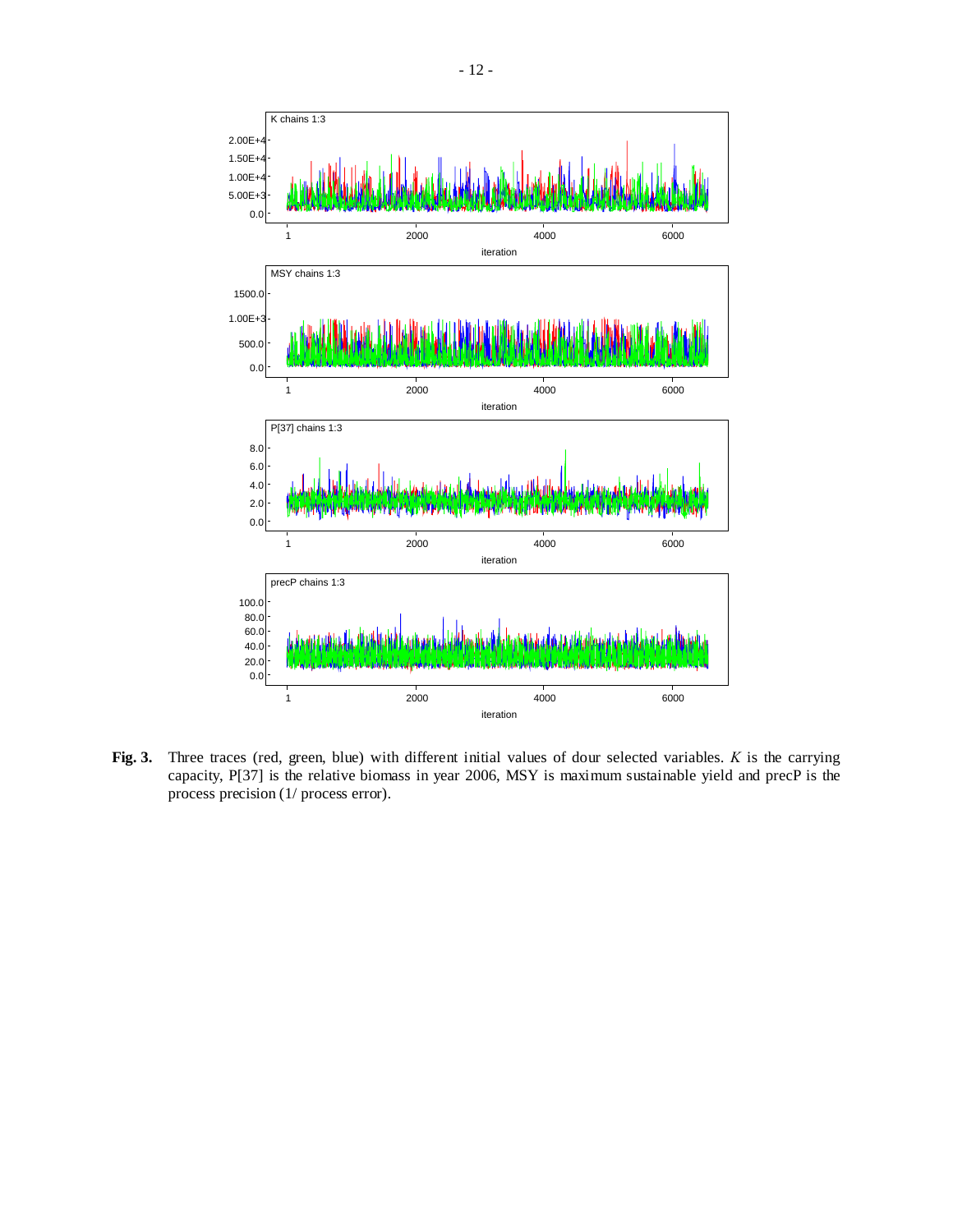

**Fig. 4.** Observed (solid line) and estimated (shaded) series of the biomass indices derived by standardising commercial vessel catch-per-unit-effort (CPUE), the 1982-2004 shrimp survey and the Ecosystem survey since 2004. Gray shaded areas are inter-quartile range of the posteriors. The projection forward assumes annual catches at 50 ktons.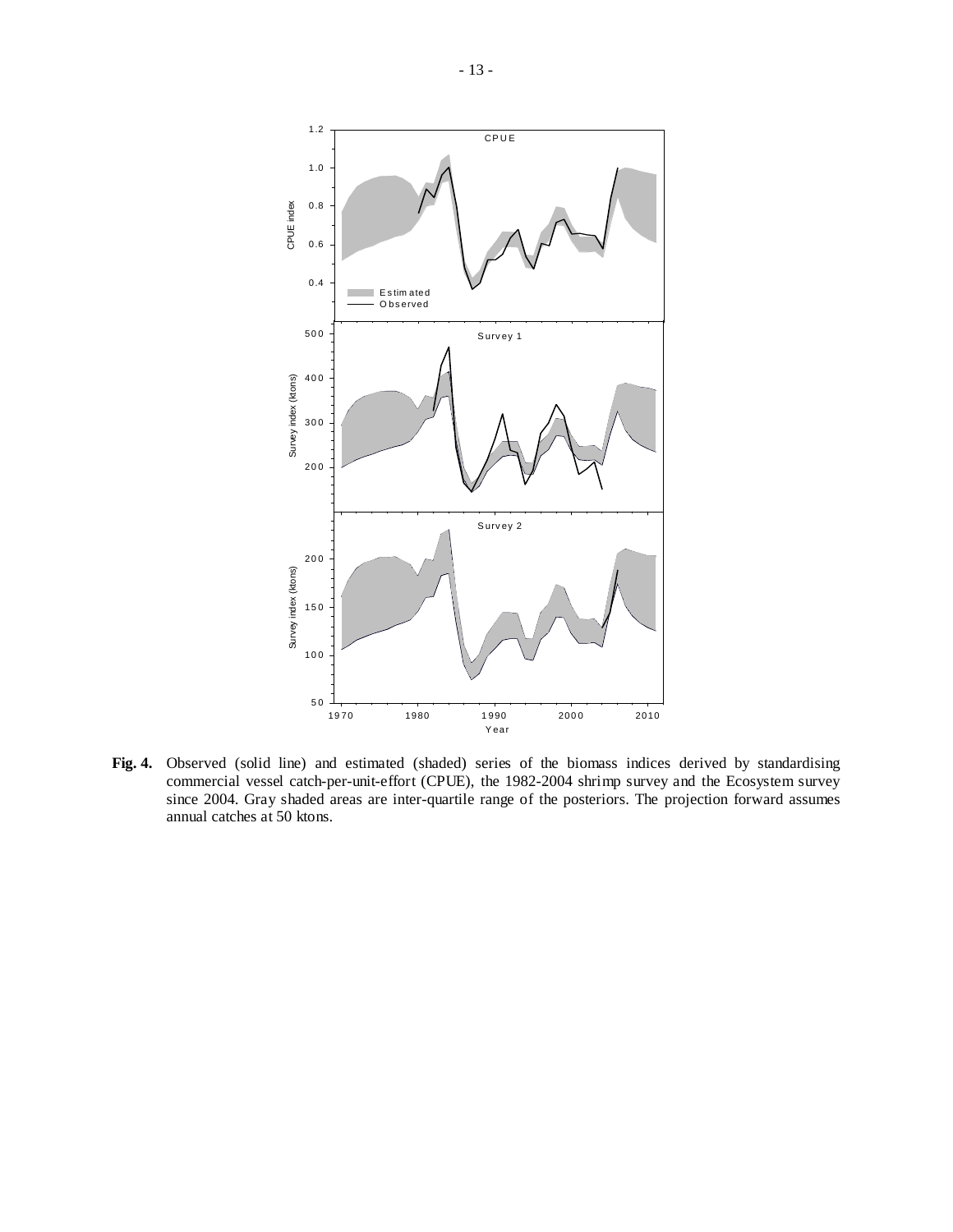

**Fig. 5.** Probability density distributions of model parameters: estimated: posterior (solid line) and prior (broken line) distributions (only informative priors are shown).



**Fig. 6**. Median relative biomass, *P*, 1970-2006. Open dotted series as estimated from the model used. Series with closed dots was given low informative priors: upper panel *P*<sub>1</sub>~dunif(0,2), lower panel K~dunif(1,10000).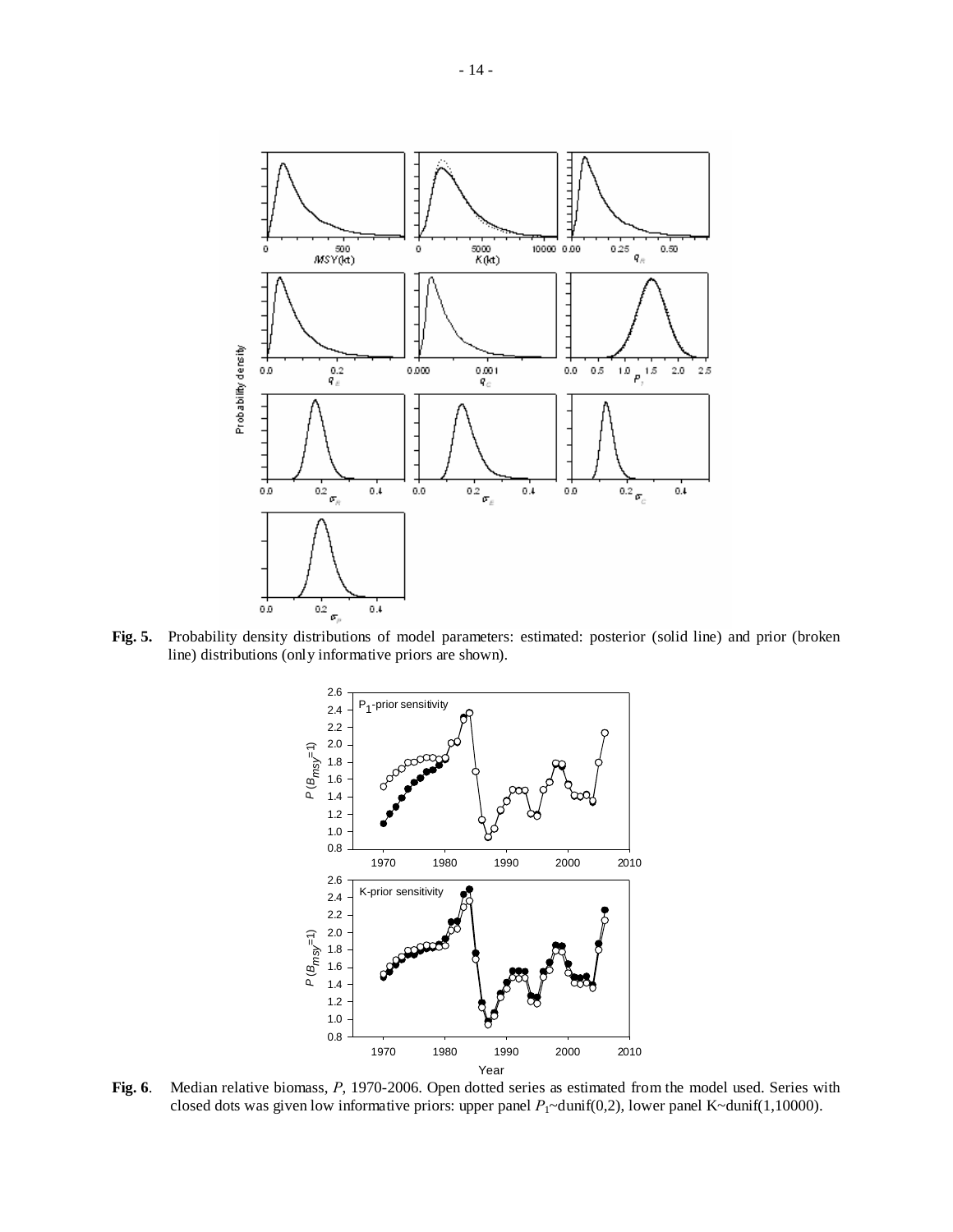

**Fig. 7.** Shrimp in the Barents Sea: Sensitivity of estimated stock sizes to changes in the prior for *K* (carrying capacity).  $P_t = B_t/B_{msy}$  i.e. relative biomass. K~dunif(1,1000) means that the prior for *K* was uniform distributed between 1 and 1 000 ktons; K~dlnorm(7.82,3) means lognormal distributed with median exp(7.82) and precision 3 and *vise versa*. The 2006-2011 catches are assumed at 50 ktons. Boxes represent inter-quartile ranges and the solid black line at the (approximate) centre of each box is the median; the arms of each box extend to cover the central 95 per cent of the distribution.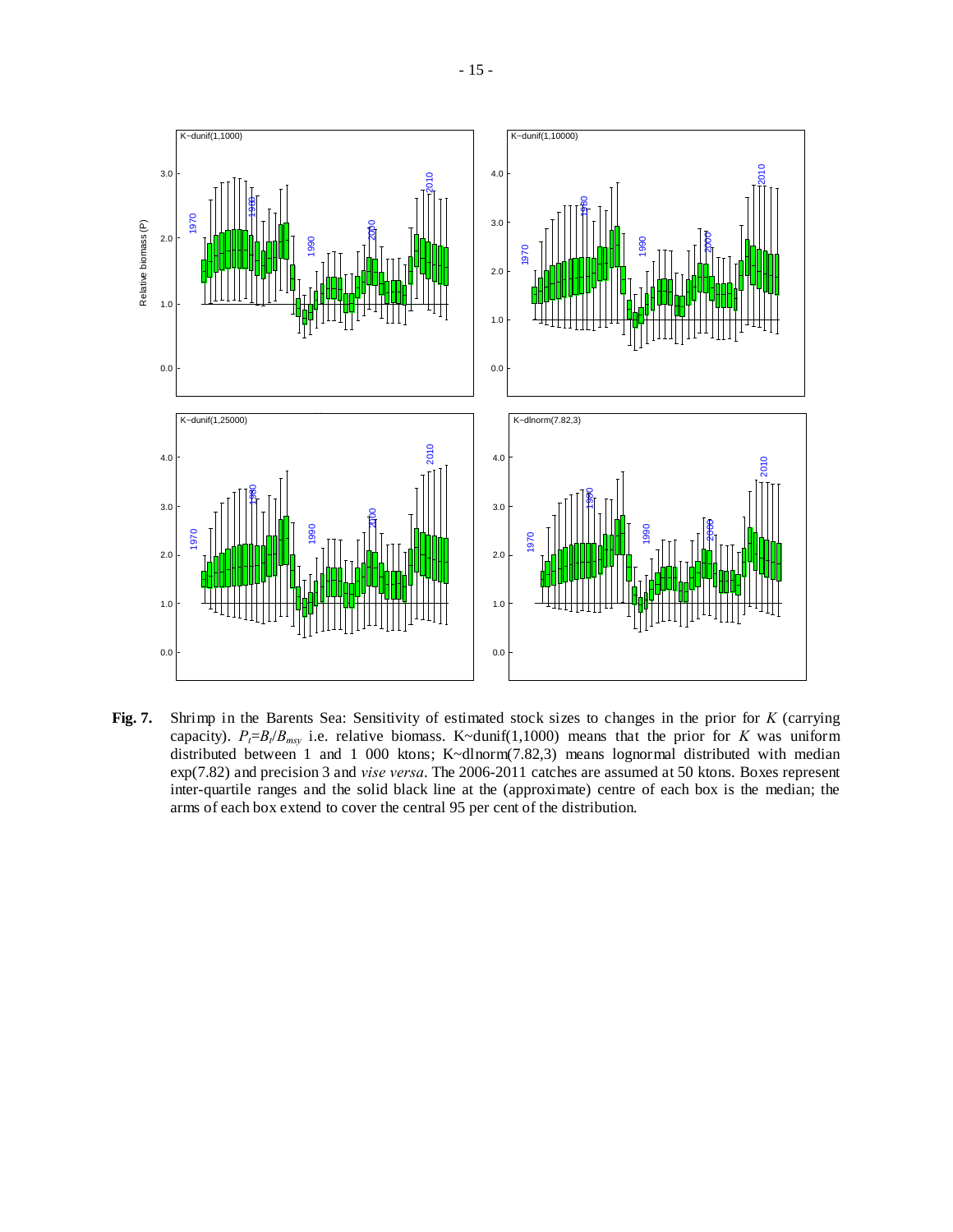

**Fig. 8.** Shrimp in the Barents Sea: estimated annual median biomass-ratio (*B*/*BMSY*) and fishing mortality-ratio  $(F/F_{MSY})$  1970-2006. The reference points for stock biomass,  $B_{lim}$ , and fishing mortality,  $F_{lim}$ , are indicated by red lines.



**Fig. 9**. Risk profiles: Estimated risk of exceeding *Flim* (upper panel) or going below *Bmsy* (middle panel) and *Blim* (lower panel) for the historic period 1970-2005 (greyed area) and future (coloured area) until 2016. Projections are shown for 3 optional catches 50 (green), 70 (yellow) and 90 ktons/yr (red).